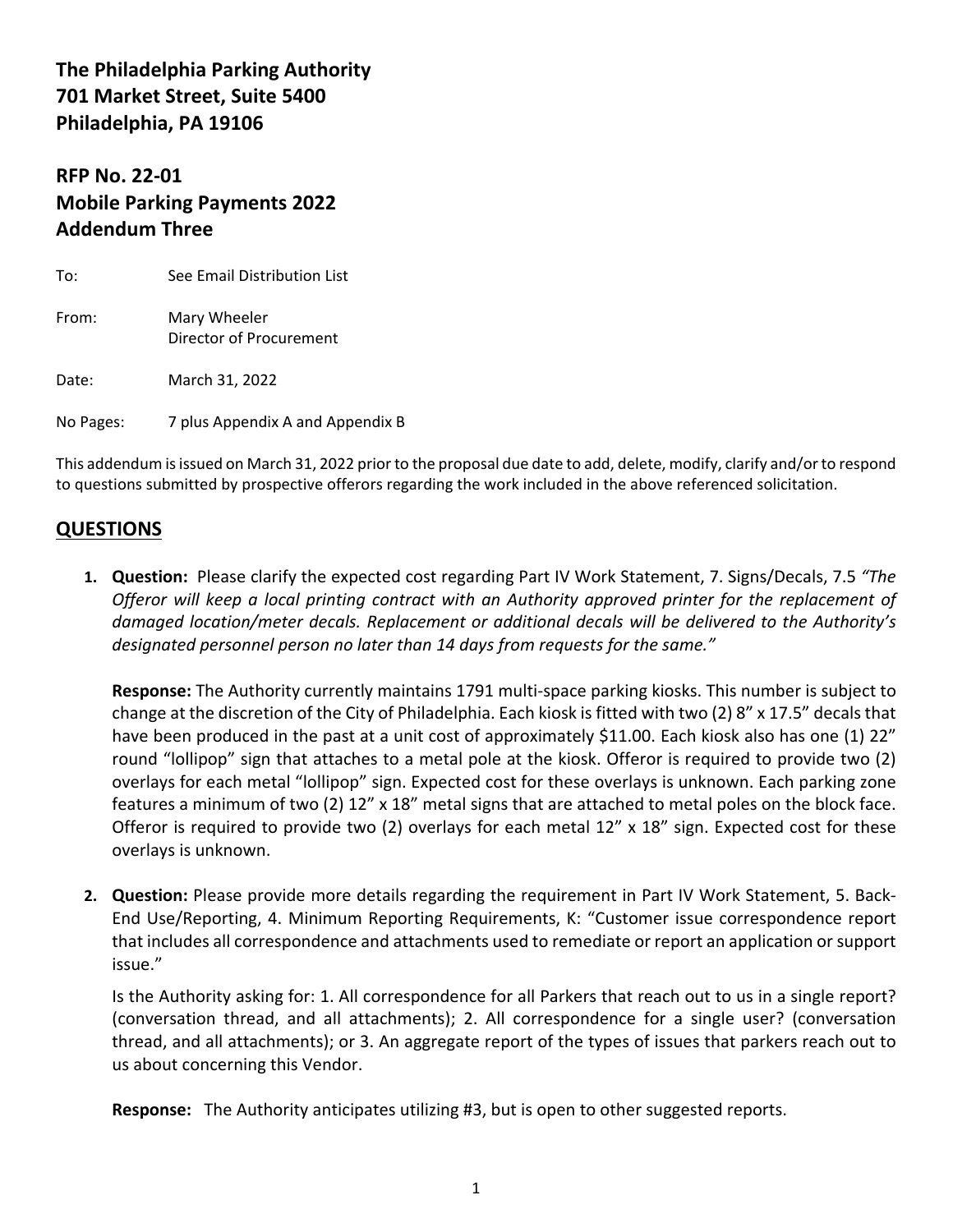**3. Question:** 1. What was the total annual parking revenue (meters and mobile app) for each year for FY'20 – FY '21? What do you think would be the expected value for the coming year?

**Response:** FY 2020 total meter revenue was approximately \$38M. FY 2021 total meter revenue was approximately \$20M. FY 2022 total meter revenue is expected to be approximately \$32.5M. Total meter revenues are sitting at about 85% of pre-pandemic levels. This percentage is slowly increasing on a monthly basis.

**4. Question:** Tab K of the RFP mentions that the - 'successful Offeror, prior to the commencement of work under the contract, will be required to furnish a faithful Performance Bond in an amount of \$2,000,000; said bond must be from a surety company satisfactory to the Philadelphia Parking Authority and qualified to do business in Pennsylvania. The surety executing the bonds must be included in the listing of acceptable sureties contained in Treasury Department Circular 570, as most recently revised, and the amount of the bond must not exceed the underwriting risk of such surety forth in said circular or revision thereof. The Surety executing the bonds shall have a minimum A.M. Best Rating of A-; Class VII or higher. Should any surety upon such bonds become unsatisfactory to the Philadelphia Parking Authority, the contractor must promptly furnish such additional security as may be required from time to time to protect the interests of the Philadelphia Parking Authority.' Also the city asks for the small business procurement initiative certificate. Considering the requested financial status and that the vendor will not be paid upfront for their equipment or services, will the City consider removing this requirement of the performance surety bond?

**Response:** The Bond requirement remains unchanged.

**5. Question:** Given the quick turnaround time between Q&A responses being released and the proposal deadline, would the PPA consider extending the deadline to leave ample time between Q&A responses and submissions to allow for vendors to submit the most comprehensive response possible?

**Response:** The proposal due date remains unchanged.

**6. Question:** Can the PPA clarify what it means by public right-of-way signs? Does this type of signage need to address anything outside of parking instructions?

**Response:** No.

**7. Question:** Can the PPA provide daily, weekly, monthly, quarterly, and yearly call volumes it currently receives for end users (parkers)?

**Response:** The Parking Violations Branch received 339,689 calls in 2021. This is regarding all ticketing and other issues, not just meterUP questions.

**8. Question:** Can the PPA provide daily, weekly, monthly, quarterly, and yearly support ticket volumes it currently receives for end users (parkers)?

**Response:** The Authority does not record support ticket requests. Technology inquiries from end users are handled by the current Mobile Parking Payment vendor.

**9. Question:** Can the PPA provide daily, weekly, monthly, quarterly, and yearly evening and weekend call volumes it currently receives for end users (parkers)?

**Response:** The Parking Violations Branch received 339,689 calls in 2021. This is regarding all ticketing and other issues, not just meterUP questions.

**10. Question:** Can the PPA provide a breakout of the types of call and support ticket requests it expects vendors to cover for end users (parkers)?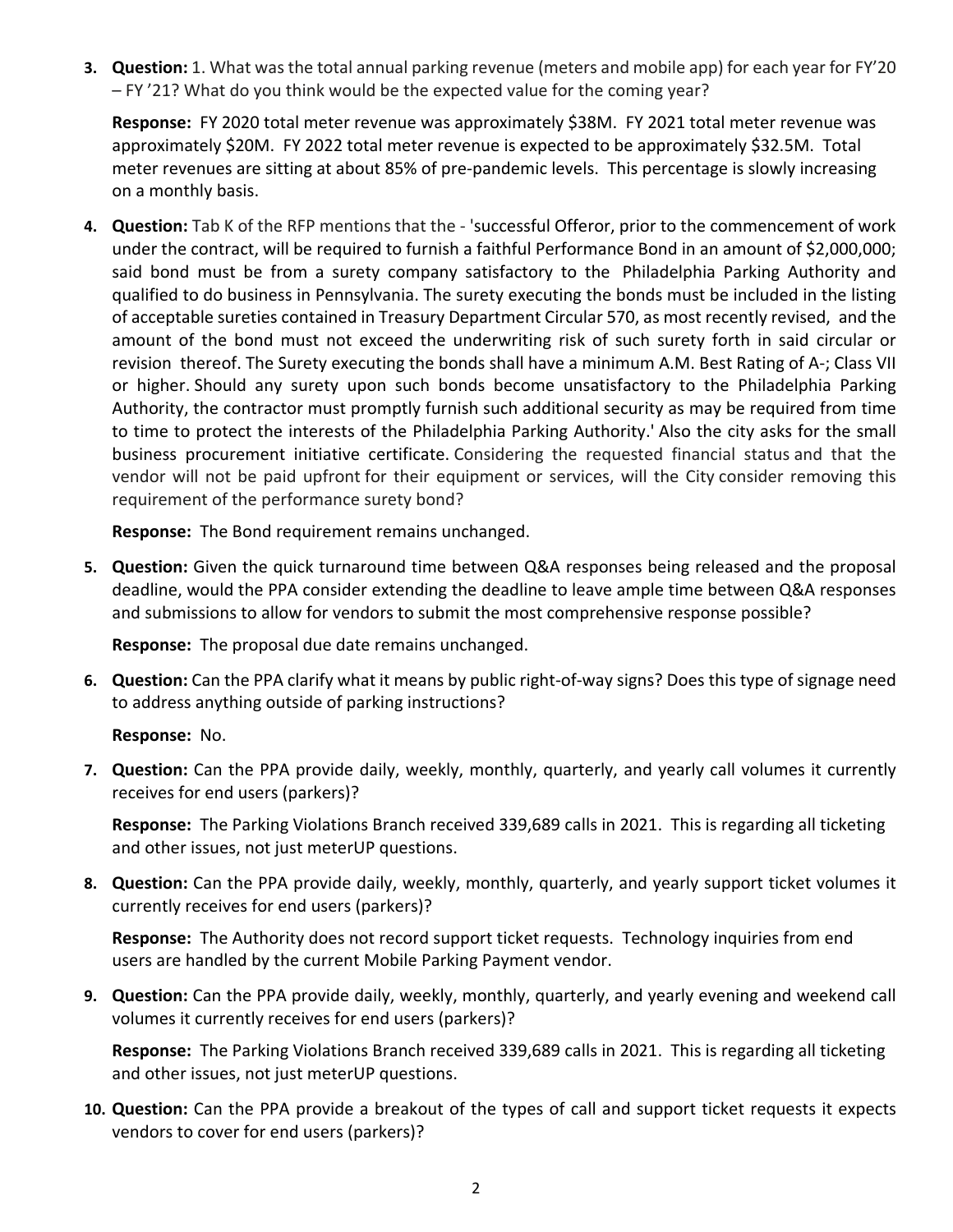**Response:** Most request topics can be found by accessing the meterUP FAQs at https://philapark.org/meterup-faqs/.

**11. Question:** Does the PPA expect vendors to only address technical and/or app-related issues for end users (parkers)?

**Response:** The Authority expects the vendor to address all issues that end users may encounter.

- **12. Question:** If the PPA would like vendors to provide end-user support outside of technical and/or apprelated issues, can the PPA please provide details on those types of calls/support tickets? **Response:** The vendor should be prepared to handle any type of assistance that is needed from end users.
- **13. Question:** Can the PPA provide daily, weekly, monthly, quarterly, and yearly call volumes for the support currently provided to PPA by the incumbent? **Response:** This information is not available.
- **14. Question:** Can the PPA provide daily, weekly, monthly, quarterly, and yearly support ticket volumes for the support currently provided to PPA by the incumbent? **Response:** This information is not available.
- **15. Question:** In Section 5.6 2, the PPA refers to Customer Demographic data. Outside of being able to easily identify unique end users for support purposes, can the Authority please provide details on how other demographic data will be used? **Response:** This is for the Authority's use only; no information will be shared with any other parties.
- **16. Question:** The RFP's Specific Objectives require that "Until the System is fully implemented, Offeror must maintain a local field office where employees or agents that appear each day to work and are assigned to fulfill the terms of this contract. This office must be located within 30 miles of the Authority Headquarters, currently at 701 Market Street, Philadelphia PA 19106." Would the PPA accept a mutually agreeable cadence of on-site training and project management throughout the implementation in lieu of a local field office?

**Response:** The field office requirement will not be removed or adjusted.

**17. Question:** What are the current Client support coverage requirements for regular business hours when paid parking is available, with no 24x7 coverage available now? Would it be considered acceptable to provide live agent Client support Monday - Friday from 8a - 7p EST?

**Response:** Offeror must provide 24/7 System support for the Authority. Authority must have access to a Live Call Center.

**18. Question:** What are the Client Support evening and weekend coverage requirements for the current provider?

**Response:** Current provider offers 24/7 System support for the Authority and the Authority has access to a Live Call Center.

- **19. Question:** How would the PPA like to receive pricing for optional or value-added services? **Response:** The Authority will not be considering options that are not mentioned in the RFP document work statement. If an Offeror wishes to mention potential value-added services and costs they may do so in Tab F – Technical Response.
- **20. Question:** If the PPA intends to keep the MeterUP app name and branding, what is the purpose of a promotional video for a program that already exists? Would the PPA consider alternative promotional marketing tools to raise awareness and utilization of the MeterUP app?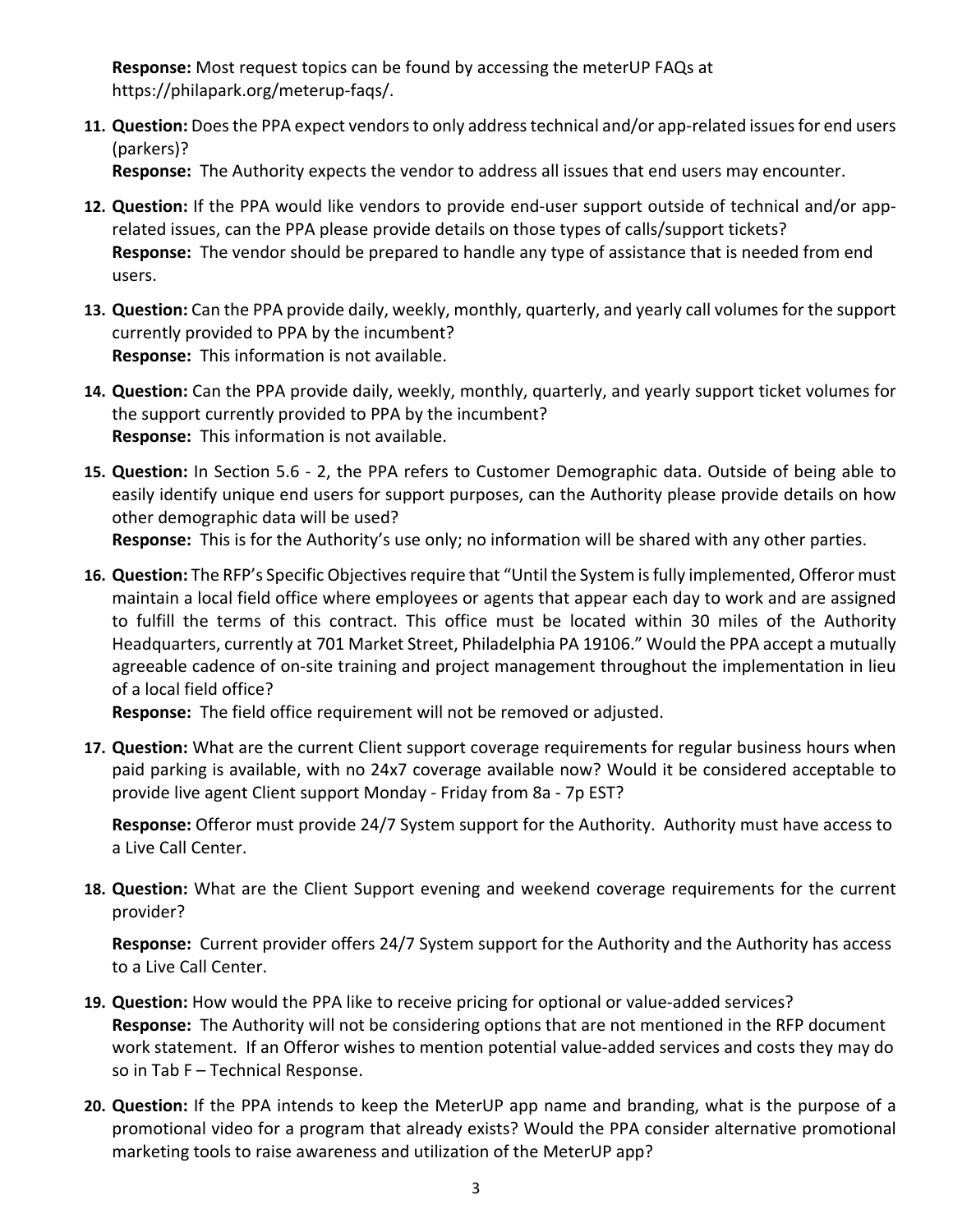**Response:** The current promotional content is provided by the incumbent, and therefore would need to be updated. In addition to an updated promotional video, the Authority is open to reviewing other suggested marketing tools.

- **21. Question:** Outside of the enforcement integration with Duncan, are there any other systems (either current or future) that would need to be integrated with Mobile Parking Payments? **Response:** The enforcement integration is with Civic Smart (Duncan Solutions' current subcontractor). Future integrations are unknown at this time, but one example could be PARCS equipment (currently Zeag).
- **22. Question:** Is there any cost that the PPA is currently incurring that is associated with Mobile Parking Payments? If so, please detail those costs. **Response:** The Authority is not currently incurring any costs.
- **23. Question:** Does the PPA have the ability to extend its contract with its current provider? From a legal standpoint, what is the maximum length of time the current contract can reach? Response: The current contract expires September 14<sup>th</sup>, 2022.
- **24. Question:** Does the PPA have any interest in offering additional payment applications outside of the MeterUP application? **Response:** No, not at this time.
- **25. Question:** Page 11 Part III-4 Criteria for selection What is the official Disabled Business Enterprise subcontracting goal for this project? **Response:** Goals have not been established for this solicitation.
- **26. Question:** Page 17 Parag 2.10 Monthly Data Plan for 350 Handhelds What is the average data consumption per device per month for your current handhelds? **Response:** The average consumption is generally in the range of 20MB-25MB per month.
- **27. Question:** Page 19 Parag 5.4 Offeror will assume the role of MOR Can the Authority provide the number of MeterUP transactions per month in 2021 and the average value of MeterUP transactions per month in 2021?

**Response:** Average # of transactions per month is 539,000. Average value per transaction is \$2.94.

**28. Question:** Page 22 - Section 7 - Signs/Decals - Are vendors required to provide replacement decals and signage for all parking locations at the beginning of the project or only when a sign or decal needs to be replaced?

**Response:** All signs and decals are due upon program implementation. Parking zones will not be activated without updated signage.

- **29. Question:** Page 22 Section 7.5 The Offeror will keep a local printing contract with an Authority approved printer for the replacement of damaged location/meter decals. Replacement or additional decals will be delivered to the Authority's designated personnel person no later than 14 days from requests for the same - Can the Authority provide a contact list of approved printers? **Response:** The Authority does not have a list of approved printers.
- **30. Question:** Page 2 Due Date We are respectfully requesting an extension in order to properly evaluate possible subcontractors and coordinate our response with those subcontractors. **Response**: The proposal due date remains unchanged.
- **31. Question:** Will the PPA consider removing the requirement for a performance bond? If not, will the Authority accept an annual performance bond with a depreciating value over the term of the contract? **Response:** The Bond requirement will not be removed or adjusted.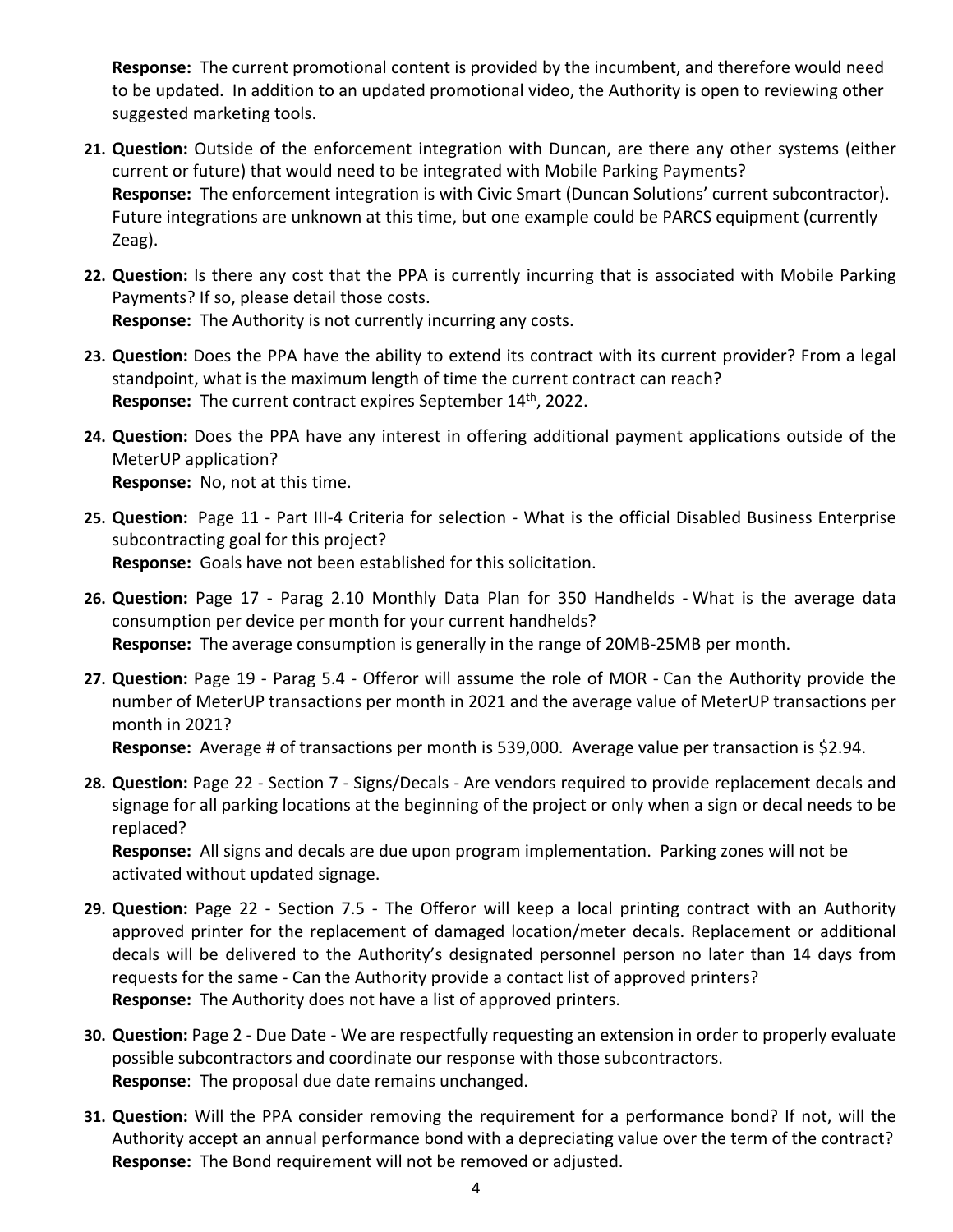- **32. Question:** What is the average parking transaction dollar amount? **Response:** \$2.94
- **33. Question:** What is the PPA's current card-not-present payment processing rate? **Response:** Please see attached file "*CNP Interchange PPA – Feb2022*", Appendix A. Appendix A is attached to the email that delivered this addendum.
- **34. Question:** How many days of the week is paid parking enforced? **Response:** Metered parking is enforced seven (7) days per week.
- **35. Question:** Are the PPA's zones license plate-based or space-based? **Response**: Please reference the "Background and Current Conditions" section found on page 12 of the RFP document.
- **36. Question:** Does the PPA utilize a "wallet program" with their existing mobile parking payment provider? **Response:** Not at this time.
- **37. Question:** Regarding Work Statement Requirement 2.10 "*The Offeror will charge customers a convenience fee to recoup sign/graphic decals production and installation costs, credit card processing fees, enforcement integration, monthly data plans for 350 enforcement handheld devices, ongoing program development, and other costs. The fee must be clearly communicated at registration and at time of transaction. The Offeror cannot make any changes to the convenience fee, or add any additional fee, for the term of the contract without the written approval of the Authority.*" Can the PPA confirm that the selected Mobile Parking Payment vendor will be responsible for covering the costs for enforcement handheld device data plans?

**Response:** Yes, that is correct.

**38. Question:** Regarding Work Statement Requirement 9.1 "*It is the intent of the Authority that the Offeror assume all responsibility for the total cost of integration; credit card processing fees, on-going service costs, cost of any equipment and software, (including parking enforcement software) ….*" Can the PPA confirm that the selected Mobile Parking Payment vendor will be responsible for the costs of parking enforcement software?

**Response:** If additional enforcement software is required to enable integration with the enforcement system provider, the selected Mobile Parking Payment vendor will be responsible for all additional costs associated with that integration. Additional enforcement software is not part of the current integration.

- **39. Question:** Regarding Work Statement Requirement 5.2 "*The Offeror will provide secure access for authorized Authority personnel to the Offeror's web-based reporting application to provide financial accountability, reporting, ad hoc querying, revenue reconciliation, and summons adjudication. Accessed data should never include the following cardholder data elements; Primary Account Number (PAN), Service Code, Expiration Date or Sensitive Authentication Data. Data will be available 24/7/365*." Is the PPA requiring that a Vendor's system provide the ability to perform adjudication functions? Or is this referring to the ability to pull information from a Vendor's system to support adjudication processes? **Response:** Provide the ability to pull information from a vendor's system to support the adjudication process.
- **40. Question:** Regarding Work Statement Requirement 3.15: "*The Offeror will ensure that pertinent transactional data is instantaneously transmitted to multiple Authority users based on industry accepted secure communication methods and protocols as approved by the Authority.*" Can the PPA clarify what is meant by "multiple Authority users"? Is this referring to sharing transaction data with enforcement officers in the field?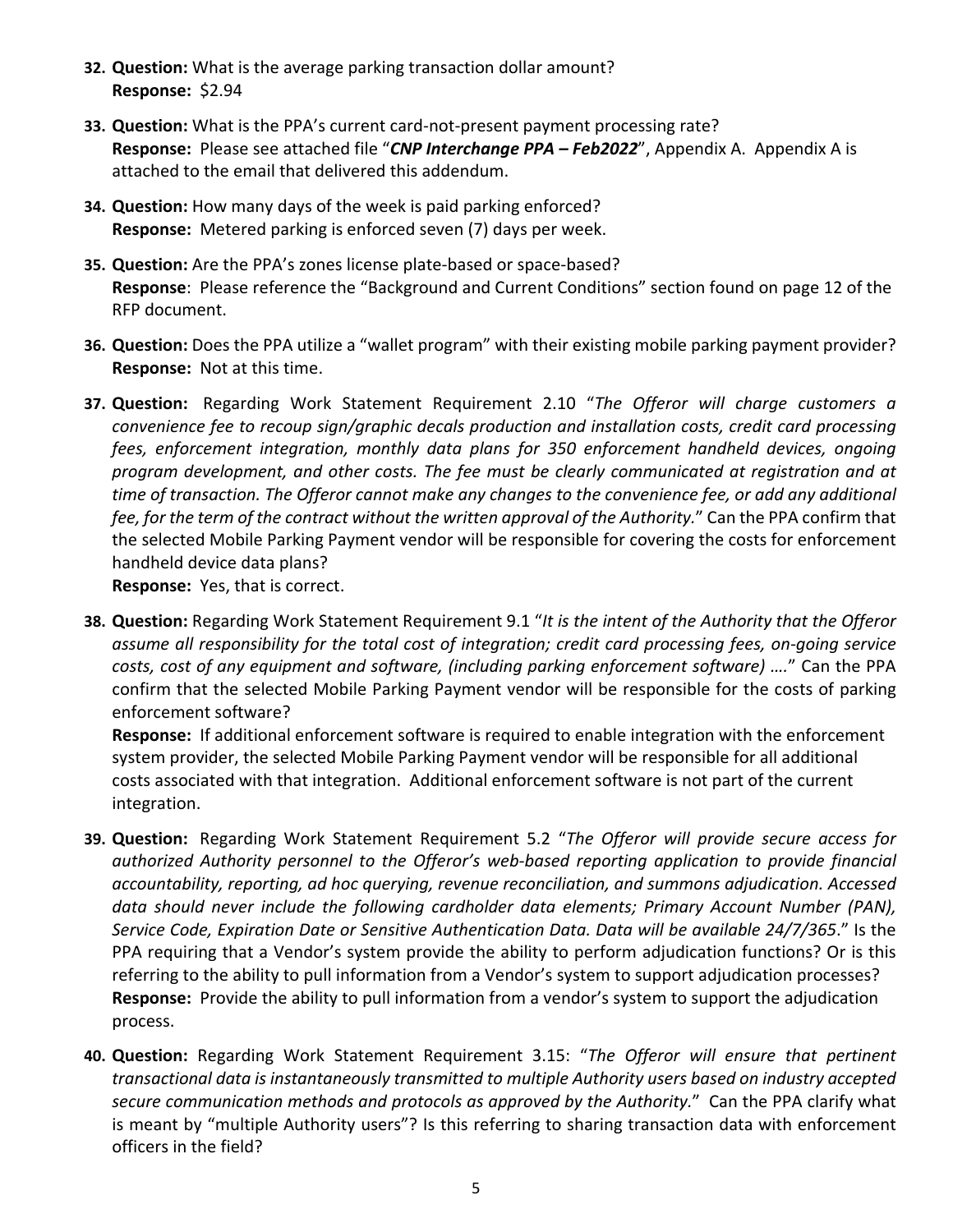**Response:** That is correct. This is a reference to the transmission of parking rights from the mobile payment application to the enforcement handheld devices.

**41. Question:** The RFP's General Objectives state the Authority's goals for the mobile parking payment program are to "*Select an Offeror that provides 24/7 System support for the Authority. Authority must have access to a Live Call Center*." Can the PPA confirm if this is referring to 24/7 support of the City's customers that will be using the app?

**Response:** No, this refers to the ability of Authority staff to contact the service provider.

**42. Question:** Regarding Work Statement Requirement 5.6: "*The Offeror will provide the Authority reports in a form and format determined by the Authority that detail the following: Minimum Customer Transaction Data: Each customer transaction should include but not be limited to: requested start and stop date and time and actual start and stop date and time.*" Can the PPA further explain what is meant by "requested" start/stop time?

**Response:** Philadelphia offers the ability to stop a mobile parking payment session. The "requested" time is the original parking payment transaction (example: 2 hours of paid parking). The "actual" time is the total duration of the paid parking session (example: 2 hours of paid parking; user stopped the parking session after 45 minutes; "actual" time is 45 minutes).

- **43. Question:** The RFP's General Objectives state the Authority's goals for the mobile parking payment program are to, "*Employ a System where rates and operational schedules can be programmed and reprogrammed in a flexible and ad-hoc manner that does not require any system down-time.*" Can the PPA provide an expectation for the frequency of rate and operational changes needing to be programmed/reprogrammed? Can the PPA provide a log of past rate changes/programming requests? **Response**: The frequency of rate and operational changes cannot be determined as the orders are determined by Philadelphia City Council for On Street parking zones**.** In an average year, there may be 2 or 3 rate/programming changes requested, but this does not preclude the City from requesting more than that. Off Street parking zone rates are reviewed periodically by Authority staff and adjustment recommendations are provided to the Board of Directors for approval.
- **44. Question:** Can the PPA provide a list of parking zone numbers that are currently in use in Philadelphia? **Response:** Please see attached file "*Updated Meter List 3-15-2022*", Appendix B. Zone numbers can be found in the "PBC Zone" column. Please note that there are two tabs in the worksheet. Appendix B is attached to the email that delivered this addendum.
- **45. Question:** Regarding Work Statement Requirement 2.5: "*Offerors are strongly encouraged to provide bilingual customer service representatives to assist non-English speakers with registration and user issues. The Offeror shall document and track customer service calls and provide daily reports to the Authority, or as otherwise determined necessary by the Authority.*" Can the PPA confirm bi-lingual support is referring to Spanish?

**Response:** Yes, that is correct.

**46. Question:** Workers Compensation and Employers Liability: our company operates in British Columbia, Canada, so our employees are in BC as well. We have under 10 employees in US in total. US Workers Compensation is not needed due to the location of our operations. Are we able to provide you with a clearance letter from WorkSafeBC specifying that our firm is active, in good standing, and has met regulatory requirements in BC (we usually provide this to our clients) and waive the Workers Compensation and Employers Liability coverage?

**Response:** No. Any US based payroll needs to be protected by traditional US Workers' Comp program.